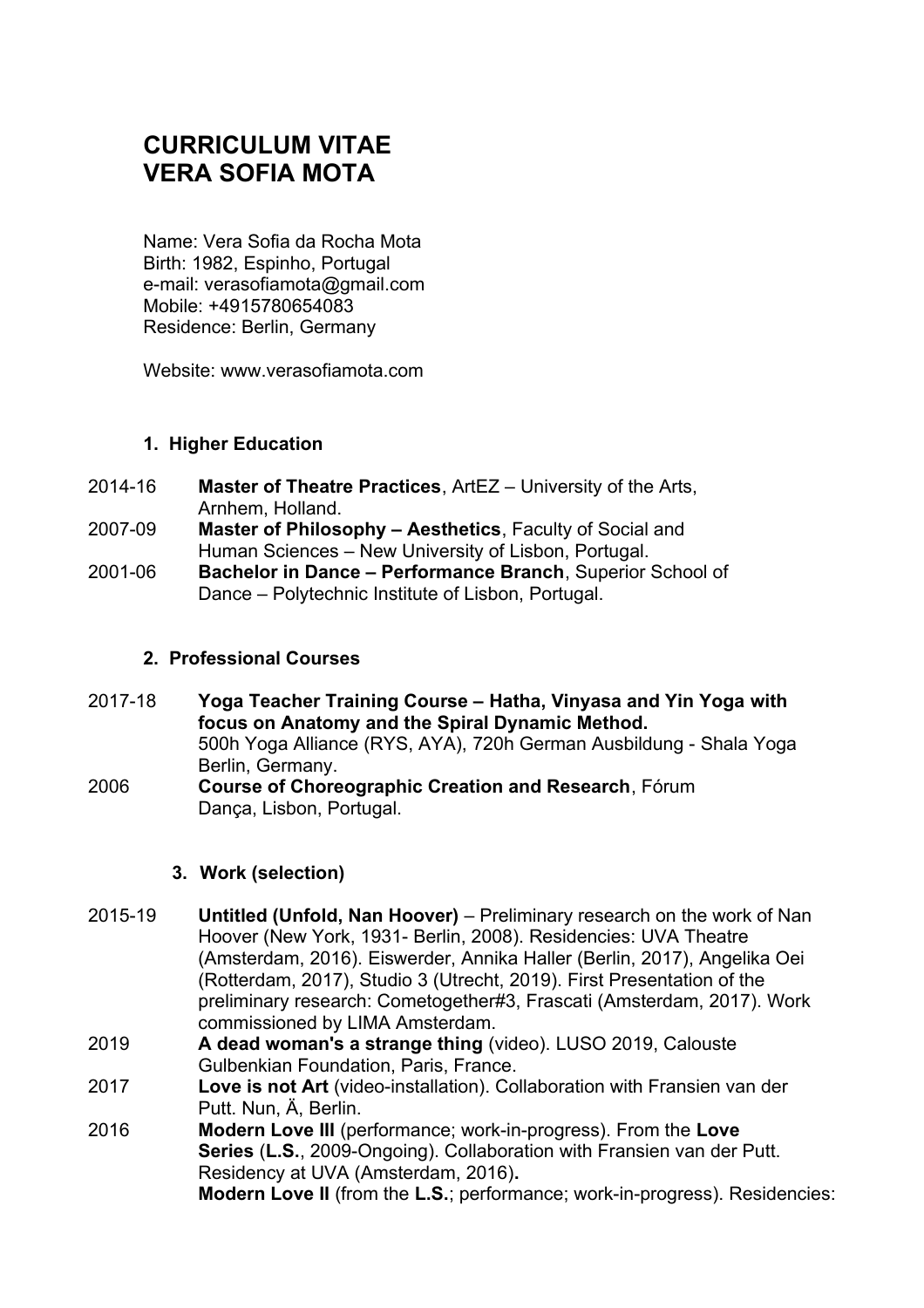ArtEZ – University of the Arts (Arnhem, 2016), UVA (Amsterdam, 2016), Eiswerder (Berlin, 2016). **Incredible love** (from the **L.S.**; performance). Residencies: ArtEZ – University of the Arts (Arnhem, 2015, 2016), Eiswerder (Berlin, 2016). 2015 **We are alone with everything we love** (from the **L.S.**; performance). Performers: Cassidy Carbine, Christina Karagianni,Francisco Pinho, Emma Dekker, Carmen Laura Popoviciu, Maxime Kroot, João Dinis Pinho. Residencies: ArtEZ – University of the Arts (Arnhem, 2015), Altes Finanzamt (Berlin, 2015). Presentation: ArtEZ – University of the Arts (Arnhem, 2015). **Modern Love** (from the **L.S.**; performance). Residencies: ArtEZ – Institute of the Arts (Arnhem, 2014, 2015), UVA (Amsterdam, 2016). Presentation: ArtEZ – University of the Arts (Arnhem, 2015), Frascati (Amsterdam, 2017). **Fake Love(r)** (from the **L.S.**; performance**)**. Collaboration with Christina Karagianni. Residencies: ArtEZ – University of the Arts (Arnhem, 2014, 2015), Altes Finanzamt (Berlin, 2014). Presentation: ArtEZ (Arnhem, 2015). 2014 **Second Love II** (from the **L.S.**; performance). Collaboration with Kristoffer Ström. Residencies: Tatwerk (Berlin, 2014), Altes Finanzamt (Berlin, 2014). Presentation: HAU – Hebbel am Uffer (Berlin, 2014). 2013 **We search everywhere what is beyond things, but what we ever find are only things** (installation-performance). Collaboration with Maru Mushtrieva. Residencies: Altes Finanzamt (Berlin, 2013), PAF - Performing Arts Forum (St. Ermme, 2014). Presentations: Altes Finanzamt, Month of Performance Art (Berlin, 2013), PAF – Performing Arts Forum (St. Ermme, France, 2014). **Third Lover** (from the **L.S.**; installation). Collaboration with Kristoffer Ström. Residency: Altes Finanzamt (Berlin, 2013). Presentation: Altes Finanzamt, Berlin Art Week 2013. 2012 **Second Love I** (from the **L.S.**; performance**)**. Collaboration with Kristoffer Ström. Presentation and residency: Tatwerk (Berlin, 2012). 2010 **É que um mundo todo vivo tem a froça de um Inferno** [**It's that a world all alive has the strength of a Hell ]**(performance). Collaboration with Isabel Simões and Pedro Faria. Residencies: RE.AL (Lisbon, 2009), Bomba Suicida (Lisbon, 2009), Chão de Oliva (Lisbon, 2010), Fabrica do Braço de Prata (Lisbon, 2010), Atelier Concorde (Lisbon, 2010). Presentations: MARZ-Gallery (Lisbon, 2010), Fabrica do Braço de Prata (Lisbon, 2010), Chão de Oliva (Lisbon, 2010). 2009 **Não há amor como o primeiro [There is no love like the first]** (from the **L.S.**; performance). Residencies: RE.AL (Lisbon, 2009-10), Chão de Oliva (Sintra, 2009), Tatwerk (Berlin, 2012). Presentations: Cycle Four Seasons – Winter Season, Chão de Oliva (Sintra, Portugal, 2009), Teatro Sá da Bandeira (Porto, Portugal, 2010), New Authors – CPAI (Vila Franca de Xira, Portugal, 2011), Fabrica do Braço de Prata (Lisbon, 2010), Tatwerk (Berlin, 2012). 2008 **A Paixão de Nosso Senhor Jesus Cristo de Acordo com o Evangelista Mateus** [**The Passion of Our Lord Jesus Christ According to Matthew the Evangelist]** (performance). Residencies: RE.AL (Lisbon, 2008), Oficinas do Convento (Montemor-o-Novo, Portugal, 2008). Presentations: Man Power Festival, RE.AL (Lisbon, 2008), Altes Finanzamt (Berlin, 2011). **Há sempre um acorde que me escapa [There's always a Chord I miss]**  (performance) - collaboration with Gustavo Sumpta. Residencies: RE.AL (Lisbon, 2008), Superior School of Dance (Lisbon, 2008). Presentations: a Sala (Porto, 2008), Alkantara (Lisbon, 2008).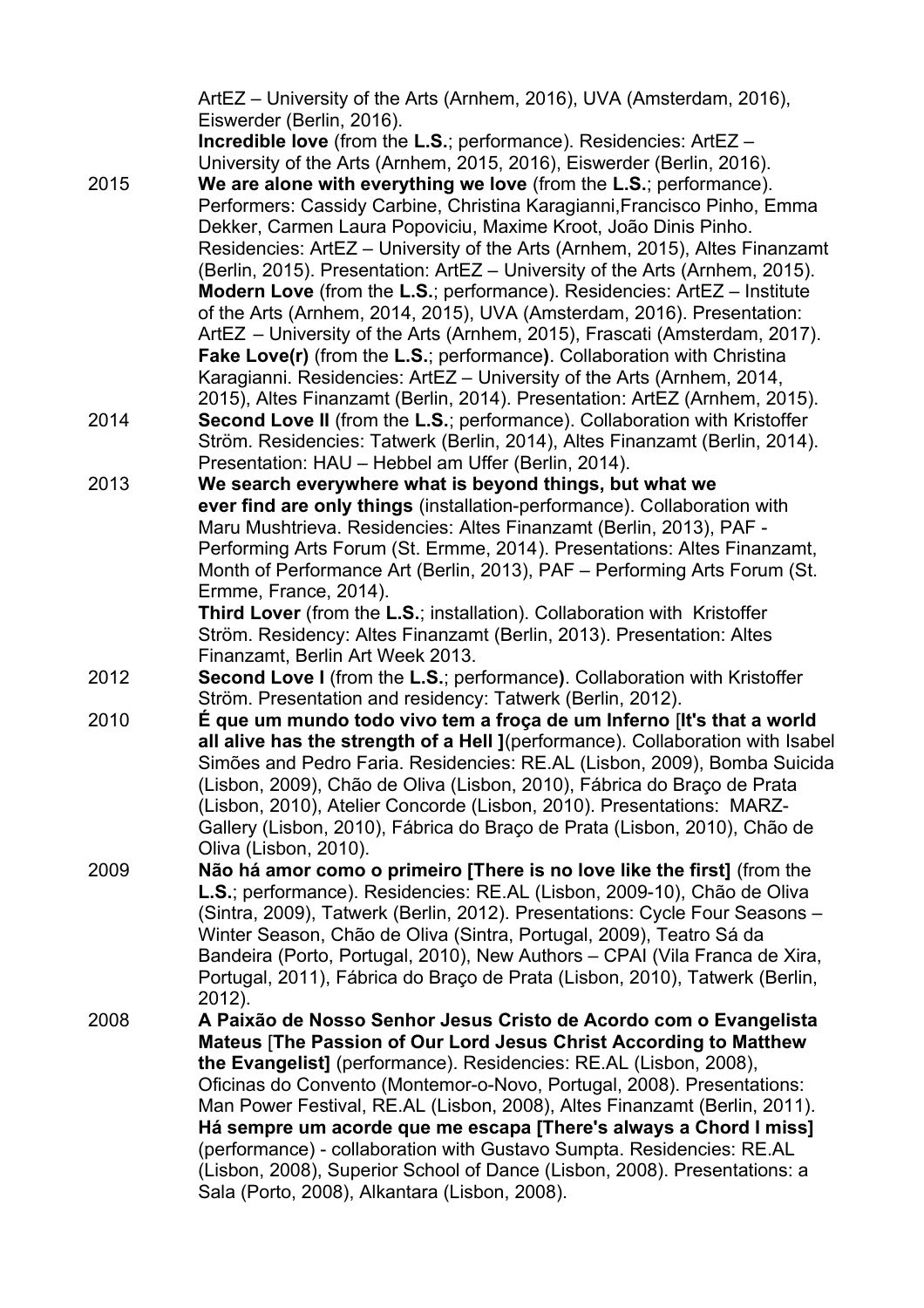# **4. Workshops/Teaching (selection)**

- 2019 **Emergent Compositions** (workshop). Studio 3, Utrecht, Holland.
- 2018 **Hatha, Vinyasa and Yin Yoga Classes** for individuals and groups Berlin and Hampi, Índia.
- 2015 **Multiplicity in Practice: Emergent Compositions** (workshop). BA Dance Year), ArtEZ – University of the Arts, Arnhem.
- 2013 **Exercises in Fiction Crossing Performative and Narrative Practices** (workshop) with Maru Mushtrieva, CLOUD at Danslab, Den Haag.
- 2012 **Time and Action Performance in Contexts of Creation and Research** (workshop). Tatwerk, Berlin. **Me ɐnd We: Envisaging the Performative Event in Solo and**
- **Group Collaborations** (workshop). CLOUD at Danslab, Denn Haag. 2011 Workshop and introduction with Maren Witte, Tanscout Berlin, for **Tales of**
- **Bodiless Musical Fiction without Science** by Eszter Salomon, Tanz Im August Festival, HAU – Hebbel am Uffer, Berlin.
- 2010 **Da observação à acção metodologias de composicão em performance.** [**From observation to action – composition methodologies in performance]** (workshop). BA Performing Arts (3<sup>rd</sup> Year), ESTAL – Superior School of Arts and Technology of Lisbon.

# **5. Collaborations, Other Presentations (selection)**

- 2019 **Art, love, care, politics and institutions.** Discussion proposed at LUSO 2019, Cent Quatre #104, Paris.
- 2017 **UNFOLD, Nan Hoover: About Reinterpretation and the Importance of Respecting the Variability of Artworks** (conference), Vera Sofia Mota & Fransien van der Putt. **Over and Over and Over Again. Re-Enactment Strategies in Contemporary Arts and Theory Symposium.** 16 - 17 November 2017, ICI - Institute for Cultural Inquiry, Berlin.
- 2016-17 **UNFOLD: Mediation by Reinterpretation** (participation) one-year research project by Lara Garcia Diaz, Gaby Wijers and a collaborative, international research network that together examined re-interpretation as emerging practice for the preservation of media artworks. LIMA, Amsterdam.
- 2013-2017 **Twilight** (co-creation, research) with Fransien Van der Putt. Residencies: CLOUD at Danslab (Den Haag, Netherlands, 2013), Altes Finanzamt (Berlin, 2014), ArtEZ (Arnhem, 2014, 2015), UVA Theatre (Amsterdam, 2016)
- 2015 **Multiplicity in Practice: Emergence, Series, Variations.**  Research Presentation, ArtEZ – University of the Arts, Arnhem. **Multiplicity in Practice: Emergent Compositions.** Research Presentation, ArtEZ – University of the Arts, Arnhem.
- 2014 **Ongoing Dramaturgies,** Research Presentation, ArtEZ University of the Arts, Arnhem. **Gravity and Grace** (curatorship), exhibition by Isabel Simões, Altes

Finanzamt, Berlin.

**A map of Berlin built by touch** (curatorship), exhibition and performance by Patrícia Filipe, Altes Finanzamt, Berlin. **Wolf & Fortschritte play Future-Pop**, concert by Pedro Lopes & Bruno Pernadas, Altes Finanzamt,Berlin.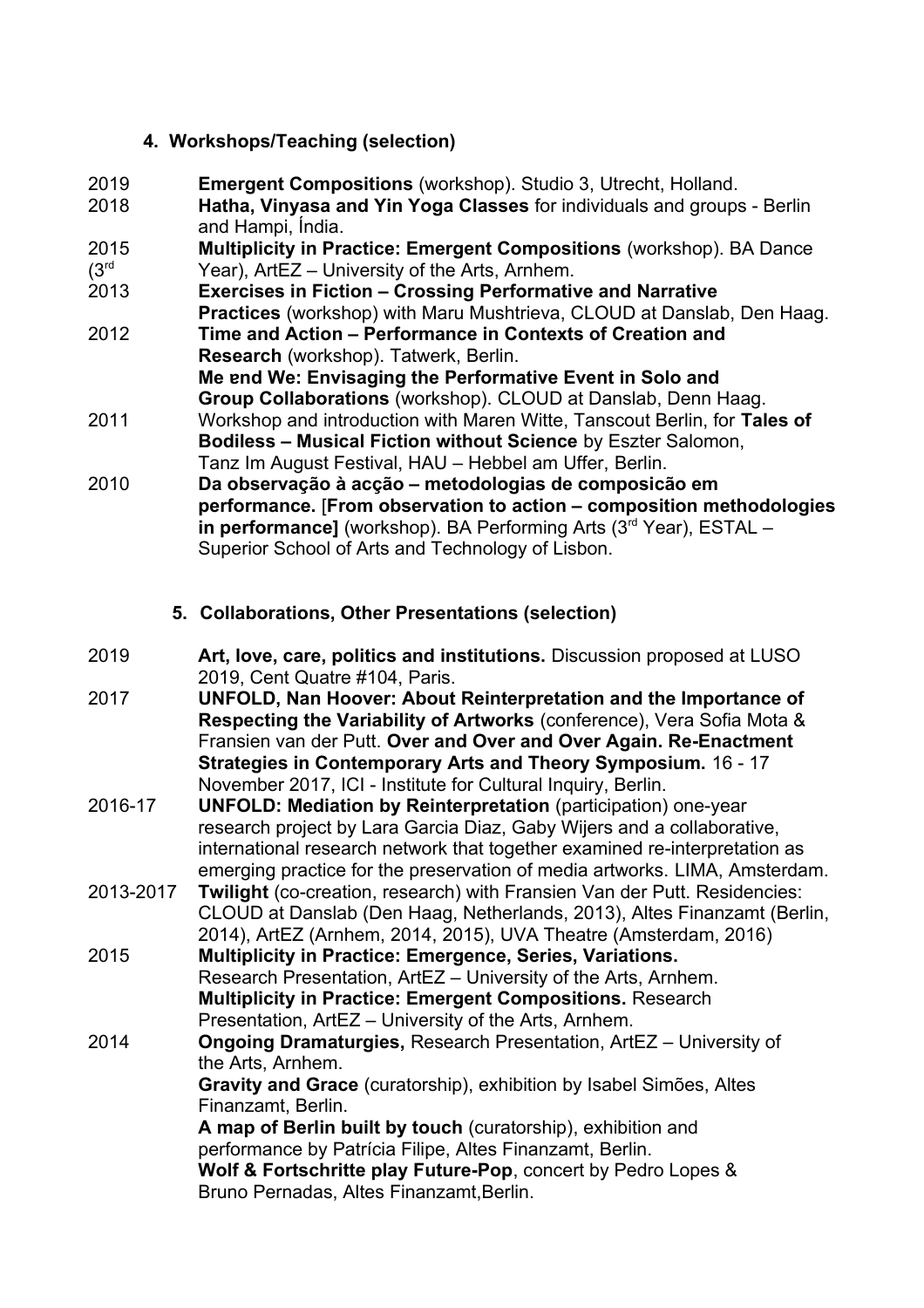| 2013    | <b>PIC</b> – Pieces in Chain. Performance Arts Festival, part of MPA – Month<br>of Performance Art (organization/curatorship), Altes Finanzamt, Berlin.<br>Schmittkopf'smachine (co-creation, performance), installation-<br>performance with Mário Gomes, Dorothée Fraleux, Marta Leite and Jochen<br>Thermann, Altes Finanzamt, Berlin.                                                                                                                                                                                           |
|---------|-------------------------------------------------------------------------------------------------------------------------------------------------------------------------------------------------------------------------------------------------------------------------------------------------------------------------------------------------------------------------------------------------------------------------------------------------------------------------------------------------------------------------------------|
| 2012    | Untitled (co-creation, research). Collaboration with Isabel Simões and<br>Nuno Henriques. Residency: Künstlerhaus Bethanien, Berlin.                                                                                                                                                                                                                                                                                                                                                                                                |
| 2011    | Setting up Independent Artist Research Space (conference),<br>CLOUD Get Together I, CLOUD at Danslab, Den Haag.<br>Persona by Ming Wong (collaboration, performance), Performa Festival<br>2011, Museum of the Moving Image, Ming Wong Studio, Berlin, Performa<br>Festival, New York City, USA.                                                                                                                                                                                                                                    |
|         | <b>Slippery Slope</b> (co-creation, collaboration), performance by Ana Monteiro<br>for the MA SODA – Solo, Dance, Authorship, Hochschulübergreifendes<br>Zentrum Tanz Berlin - UDK, Uferstudios, Berlin.                                                                                                                                                                                                                                                                                                                            |
| 2010    | (K)NO(w) BODY (collaboration, assistance), conference-demonstration by<br>João Fiadeiro for ECCS'10 - European Conference on Complex Systems,<br><b>ISCTE</b> – University Institute of Lisbon.<br>(K)NO(w) BODY (collaboration, assistance), intensive workshop on Real<br>Time Composition by João Fiadeiro, RE.AL, Lisbon.<br>Energetic Food, guest with João Costa - radio programme by Rogério<br>Nuno Costa, Auto Rádio Alkantara Festival, Lisbon.<br><b>Extraordinary Forces, collaboration with Acerina Amador, Centro</b> |
| 2009-10 | Coreográfico de La Gomera, La Gomera, Spain.<br><b>OBSCENA - Performing Arts Magazine.</b> Edition, translation,                                                                                                                                                                                                                                                                                                                                                                                                                    |
| 2007    | production, distribution. Wordpress, Lisbon.<br>I Put a Spell on You by Ana Borralho and João Galante (performance),<br>Circular – Performance Arts Festival, Auditório Municipal de Vila do Conde,<br>Portugal.                                                                                                                                                                                                                                                                                                                    |
|         | <b>Collective Drawings</b> by Daniel Melim (collaboration, drawing). Residency:<br>Oficinas do Convento, Montemor-o-Novo, Portugal. Exhibition: EDP - New<br>Artists 2007, CACE Cultural do Porto, Central do Freixo, Porto.                                                                                                                                                                                                                                                                                                        |
| 2006    | A Dive: Thought, Poetry and Body in Action by Vera Mantero<br>(performance), Alkantara Festival, Teatro S. Luís, Lisbon.<br>Spit in the snake (collaboration, performance), with Vanda Madureira,<br>Ricardo Pimental e João Alves. Residency: CENTA – Study Centre for New<br>Artistic Tendencies (Vila Velha de Ródão, Portugal).                                                                                                                                                                                                 |

# **6. Workshops/Student (selection)**

- 2006-19 **Hatha, Vinyasa, Yin, Ashtanga, Bikram, Kundalini, Iyengar Yoga** in various places in Portugal, Germany, Holland and Índia.
- 2017-18 Within the **Yoga Teacher Training Course Hatha, Vinyasa and Yin Yoga with focus on Anatomy and the Spiral Dynamic Method**, classes with Henning Moog and Daniel Wendt.
- 2014-16 Within the **Master of Theatre Practices** ArtEZ University of the Arts, Arnhem, workshops with: Janez Janša, Myriam Van Imschoot, Michael Laub, Bruno Listopad, Judith Wambacq, Eva Karczag, Liesbeth Groot, Joachim Robrecht, amongst others.
- 2015 **Moving the Archive**, with Meg Stuart, Studium General, Rozet, Arnhem.
- 2014 **Unfolding Dramaturgies**, with Konstantina Georgelou, Danae